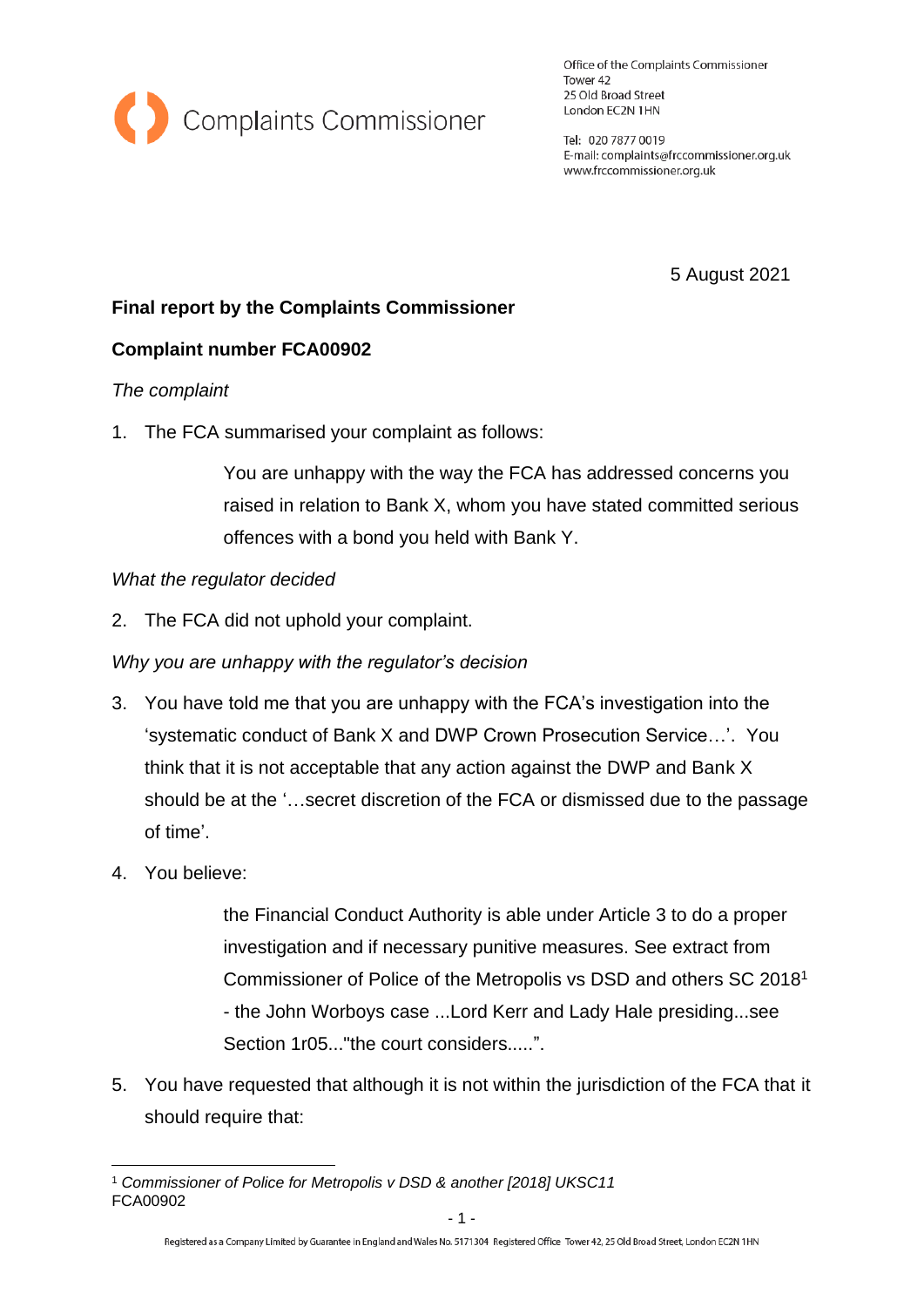Bank X contact the Magistrates with the CPS and explain to the Justices Clerk that the data on Mr A and Mrs B joint pension bond provision held with Bank Y, had been falsely represented to assist a prosecution case to the disadvantage of the defendant.

#### *My analysis*

- 6. Your complaint originated from a dispute with Bank X, that you state you had no relationship with, when they provided the DWP with account details in 2003. You state that your pension investment bond was held by Bank Y and the Bank X falsely represented these to the DWP. The DWP used this information in a case that was considered by the Courts in 2004 and as a result you were forced to pay £… which you do not believe the DWP were entitled to.
- 7. I want to note that in your response to my preliminary report you set out a statement about the events that led to your complaint to the FCA and requested that the statement be published in my final report. For the purpose of my report I have not published the statement because it relates to the events that led up to your complaint to the FCA and is not about the actions or inactions of the FCA.
- 8. I should explain that the Complaints Scheme is concerned with the actions or inactions of the FCA. It cannot deal with complaints against banks, individual firms or against government departments, nor is it a redress service for individual consumer complaints. The Financial Services and Markets Act 2000 explicitly provides for a consumer redress service separated from the FCA.
- 9. The FCA does have a statutory duty to secure an appropriate degree of protection for consumers. It does so by regulating the financial industry through the setting of standards which firms must meet, and by taking enforcement action where that is justified. It does not investigate individuals' complaints against the firms it regulates, that is the role of the Financial Ombudsman Service (FOS).
- 10. That does not mean that the FCA cannot investigate concerns arising from information about individual complaints, but it investigates for the purpose of considering whether or not regulatory action is justified, rather than whether or not the individual requires redress. Any action the FCA may or may not take could not lead to redress for you personally.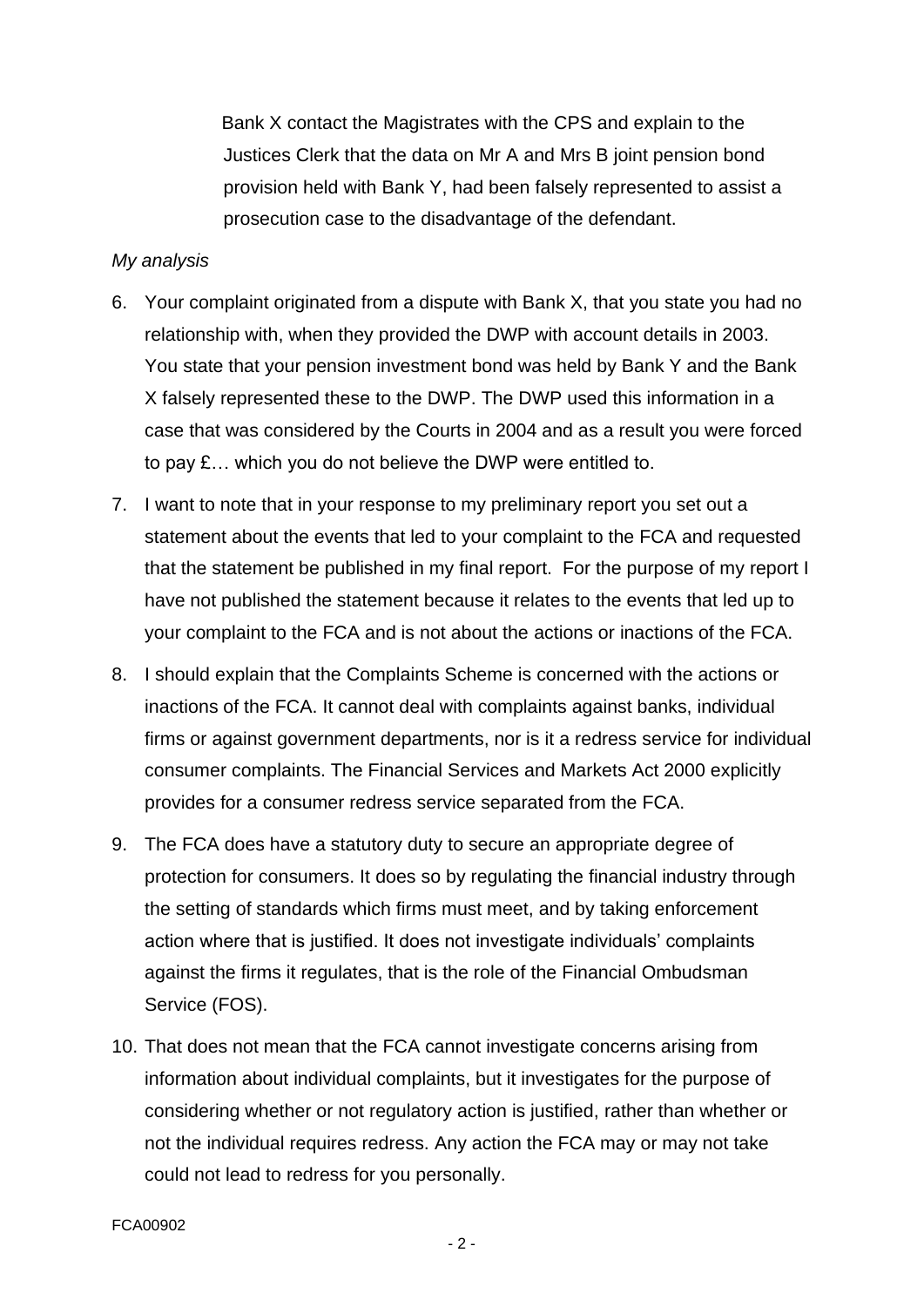- 11. It is on this basis that the Complaints Scheme cannot provide, the remedy set out in your email to me dated 14 March 2021 and set out in paragraph 5 above. This is not remedy that can be provided under this Complaints Scheme as it does not relate to the actions or inactions of the FCA and the Complaints Scheme is not a redress service for individual complaints.
- 12. I note that in your correspondence to me you set out that you think that the FCA is able under Article 3 of the European Convention on Human Rights 'to do a proper investigation and if necessary punitive measures'. As set out above, the FCA does not investigate individuals' complaints against the firms it regulates. This is the role of the FOS, so any investigations in relation to your individual complaint should be directed to them.
- 13. From your correspondence to the FCA, I understand you have already approached the FOS and the Information Commissioner's Office (ICO). I am sorry if neither the FOS nor the ICO have met your expectations, but that is not the fault of the FCA, and the Complaints Scheme is not an alternative to these bodies.
- 14. The main crux of your complaint is the FCA have failed to investigate your complaint and has hidden behind its secret discretionary powers.
- 15. The regulator welcomes information from people who report concerns. However, as you were told, the FCA does not generally say what action has been taken in response to the information that it receives. This is because section 348 (s.348) of the Financial Services & Markets Act 2000 (FSMA) classes some information the FCA holds about firms as confidential and restricts how that information is dealt with. In addition to this, any information that is not restricted by s.348 FSMA may be restricted due to the FCA's policy on sharing information about regulated firms and individuals, who also have legal protections. Under this policy, the FCA will not normally disclose the fact of continuing action without the agreement of the firm concerned. There is a good explanation of the statutory and FCA policy restrictions on information sharing at https://www.fca.org.uk/freedom-information/information-we-can-share. This means that, as you were told, there is no general right for members of the public to know the outcome of reports that they make.

- 3 -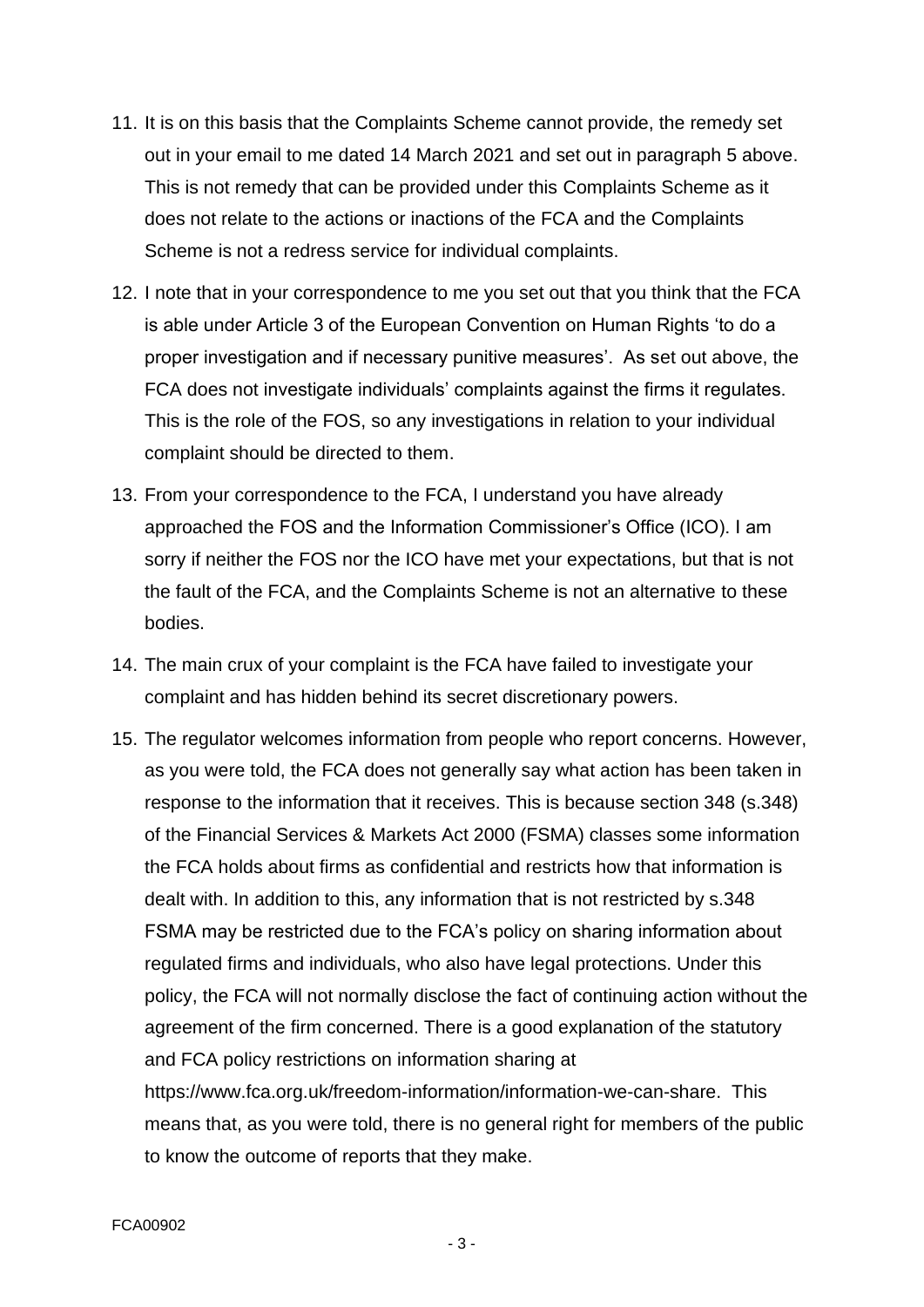- 16. Like the FCA, I am required to respect confidentiality. This means that sometimes I cannot report fully on the confidential material to which I have access. However, as part of the Complaints Scheme, I have access to all the FCA's complaints papers, including confidential material. This is so that I, as an independent person, can see whether I am satisfied that the FCA has behaved reasonably. Sometimes this means that all I can say to complainants is that, having studied the confidential material, I am satisfied that the FCA has behaved reasonably – but I am unable to give further details. This can be frustrating for complainants, but it is better that I am able to see the confidential material. On occasions, I have persuaded the FCA to release further confidential information to help complainants understand what has happened, but this is not always possible. I shall continue to pursue this matter with the FCA.
- 17. In your case, having studied the FCA's records I can say that I am satisfied that the FCA has not ignored the information which you have provided it, and has passed it onto both the FCA intelligence team and the supervision hub. The FCA has advised you that it logged the information so that the wider organisation is aware of the alleged conduct of the Bank X, and that the information, potentially, could better enable the FCA to supervise the conduct of Bank X.
- 18. I am also satisfied on balance that the FCA's complaint response, that it would not inform you of any action to be taken, or not taken, in response to the information you provided about Bank X, was reasonable in the circumstances. I recognise that there's a difficult balance to be struck between protecting confidential information to enable the FCA to do their job and encouraging potential informants, and the need to give consumers sufficient information and confidence to judge whether or not the regulatory system is operating effectively.
- 19. I note that in your correspondence to me, you indicated that your complaint should not be dismissed due to the passage of time. I have read the FCA's decision letter and it has not dismissed your complaint due to the passage of time.
- 20. In your response to my Preliminary review, you clarified that it was the FOS who was using the FCA Rules 'to block complaints no matter how serious using discretion and time barring'. This relates to the actions of the FOS and it is not

- 4 -